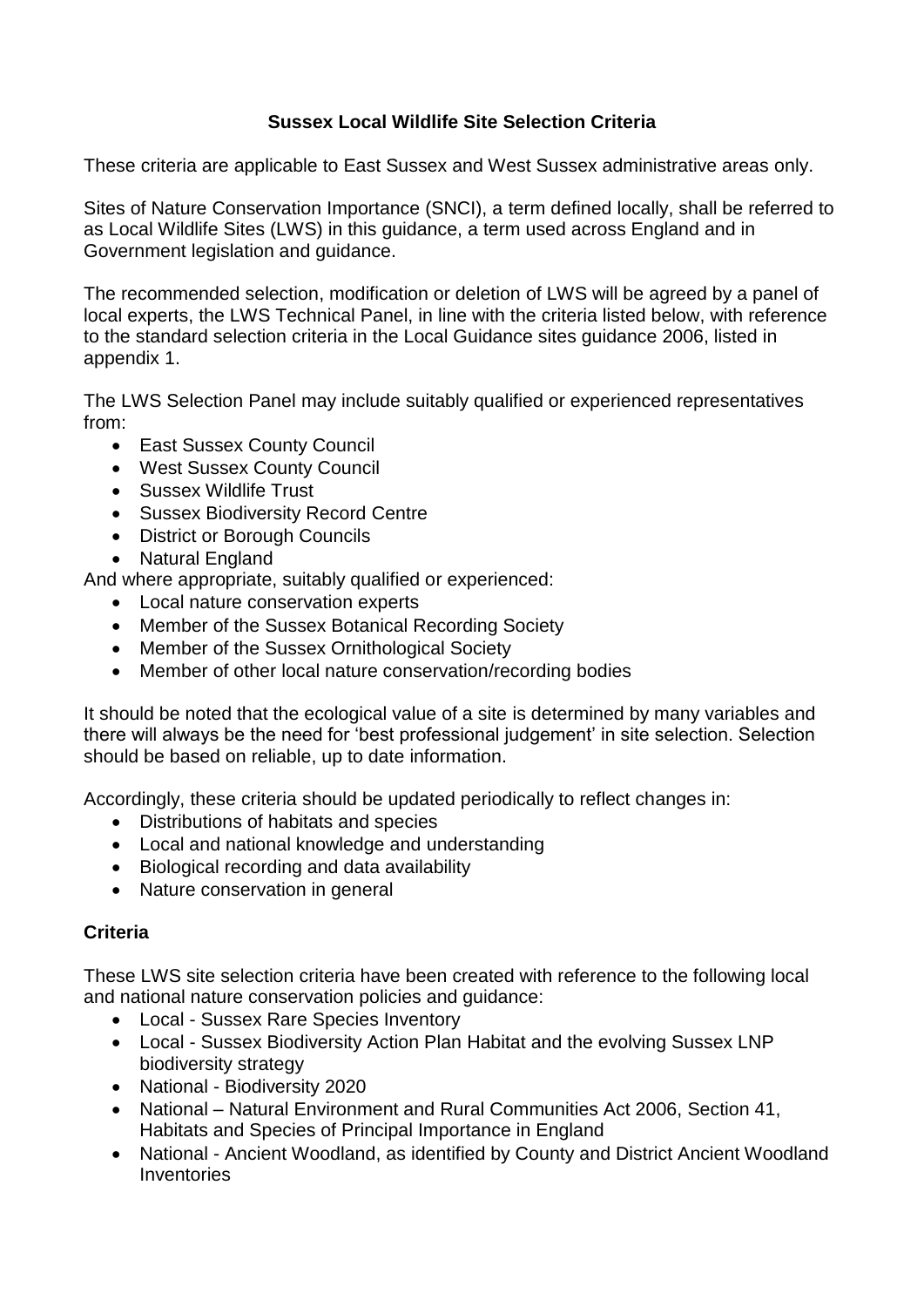• National – Local Sites Guidance (Defra, 2006)

The following criteria have been set by which the designation, modification or deletion of LWSs will be judged. Any site which meets the following list of criteria is eligible for selection as a LWS:

## **Habitat Criteria**

#### **CH1 Sussex Biodiversity Action Plan Habitat**

"All areas of Sussex Biodiversity Action Plan habitat shall be eligible for selection."

### **CH2 Habitat of Principal Importance in England**

"All significant (1) areas of habitat of principal importance in England, as defined in section 41 of the Natural Environment and Rural Communities (NERC) Act 2006, shall be eligible for selection."

### **CH4 Sand Rock Exposures**

**"**All significant areas of sand rock exposures and associated habitat shall be eligible for selection."

### **CH6 Mosaic Habitats**

Sites will be eligible for selection where:

**(a)** "A site comprising two or more sub-habitats, each of which just fails to be selected as a Site within its own main habitat criterion group or on species grounds." Or

**(b)** "Where a site that would not necessarily warrant selection on its own provides a significant and clearly identifiable extension to the habitat of an adjacent or nearby LWS or other statutory designed wildlife site (e.g. SSSI).

Consideration to other designated sites or land of nature conservation value in the vicinity will also be considered."

### **CH7 Wildlife Corridors**

"Where two or more LWSs are linked by additional habitat of a type that would allow the dispersal and interchange of species within each site, adding significant conservation value to the habitat or species, then these corridors will be eligible for selection with the LWS or potential LWS sites."

### **CH8 Site expansion**

"Areas of potential habitat in close proximity to existing habitat and receiving appropriate management may be eligible for selection."

### **Species Criteria**

### **CS1 Species Criteria**

"Sites supporting significant populations or relic populations of internationally, nationally or locally rare species, or species assemblages, will be eligible for selection as a LWS, or may contribute towards eligibility for consideration under the habitat criteria. For these purposes, 'supporting' may be defined as sites that either directly support breeding populations of species or provide a significant ecological function for the life cycle of that species, including resident or migratory species to the Country or region.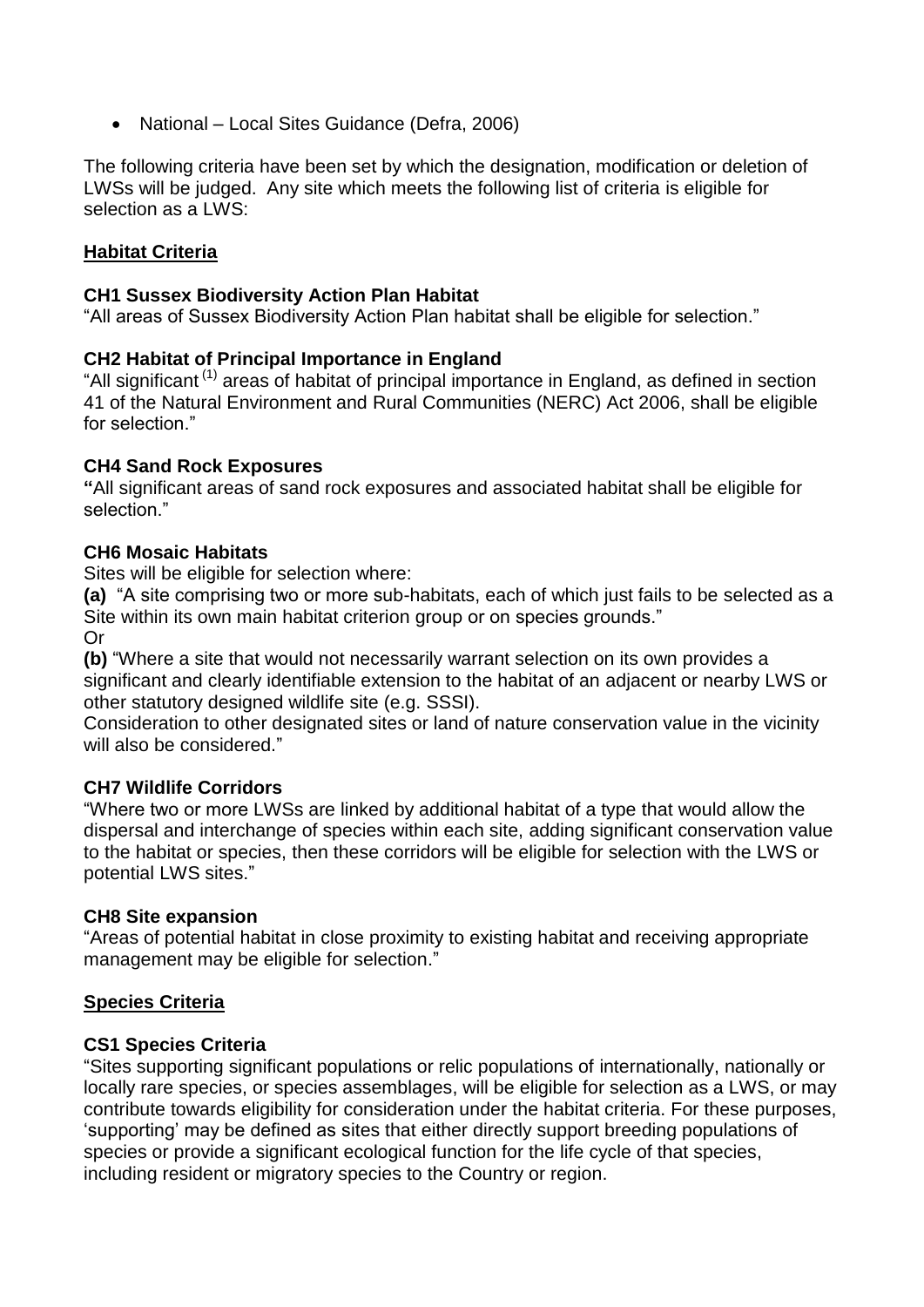Reference will be given to the following information:

- Sussex Rare Species Inventory
- Sussex Biodiversity Action Plan and evolving Sussex LNP biodiversity strategy
- Natural Environment and Rural Communities Act 2006, Section 41, Habitats and Species of Principal Importance in England"

 $(1)$  'Significant' areas are those capable of providing a substantive contribution to the conservation of Habitat of Principal Importance in England, and/or sustaining viable species populations comprising Habitats of Principal Importance in England, and/or providing a genetic resource for species comprising Habitats of Principal Importance in England.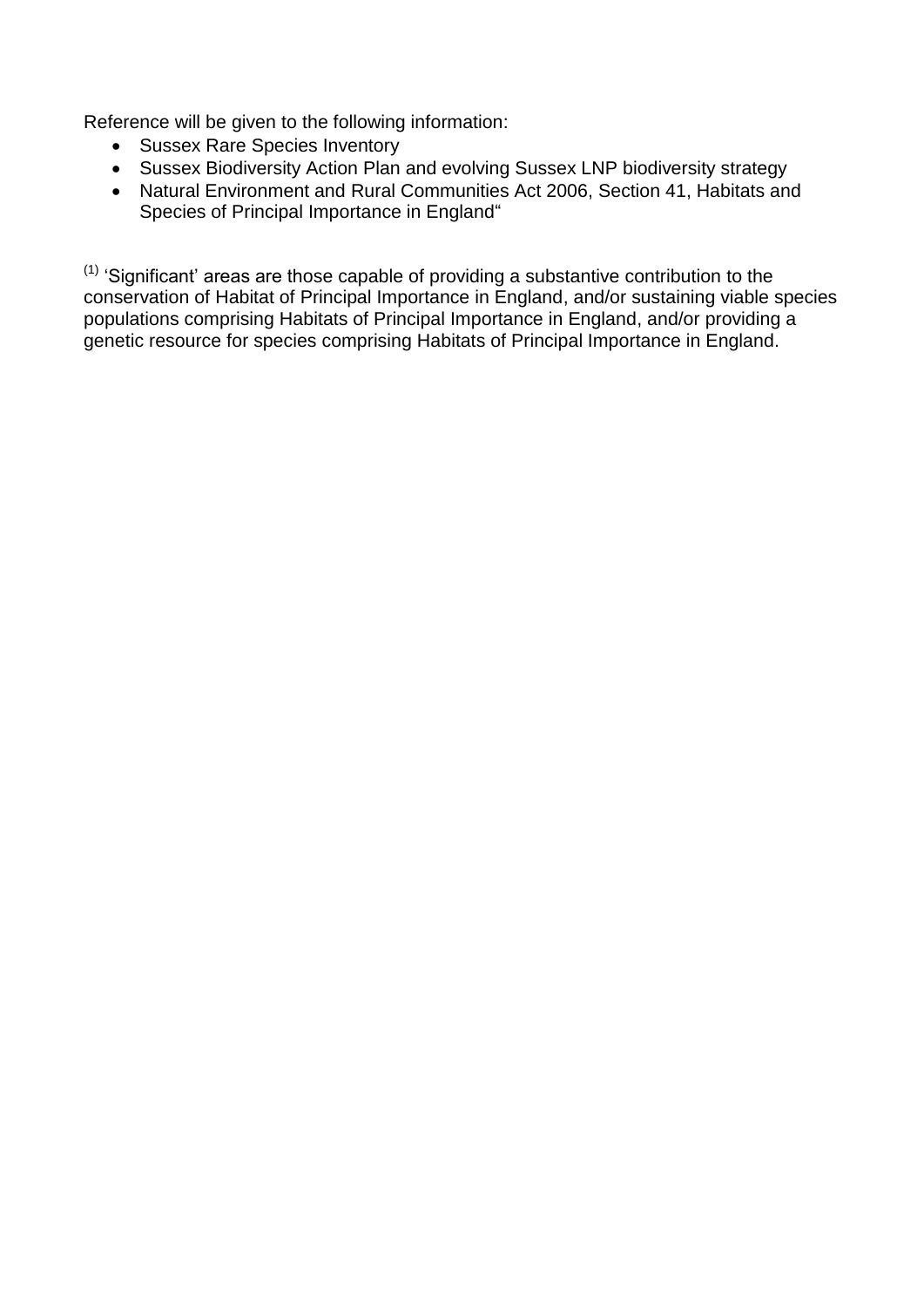## **Bibliography**

Local Sites Guidance on their Identification, Selection and Management, DEFRA 2006 Natural Environment and Rural Communities (NERC) Act 2006, Section 41, Habitats and Species of Principal Importance in England

Local Wildlife Site Selection Criteria, Essex Local Wildlife Sites Partnership, 2010 Guidance for the Selection of Sites of Nature Conservation Importance (SNCIs) in Surrey, Surrey Wildlife Trust, 2008

## **Appendix 1**

Extract from: "Local Sites Guidance on their Identification, Selection and Management, DEFRA 2006":

### Reference Criteria for the Selection of Local Sites

### **Size or Extent**

The ability of a site to support a species depends, in part, upon its extent. The requirements of many species of animal for minimal areas for foraging and territories for breeding may preclude their survival within smaller areas of otherwise suitable habitat. The same may also be true of certain plant species where the long-term viability of populations may require a minimal extent of

habitat free from adverse environmental influence, allowing for turnover within local populations Although, for mobile species, including many birds, mosaics of different habitat features or elements at the wider landscape scale are essential, the presence of individual blocks of a particular habitat type of a minimal size can nevertheless be critical.

Where the interest of a site is an active natural process, such as shifting tidal flats, the site boundary should encompass the area of active process as well as any adjacent area to which the process will imminently spread.

Although larger sites can be critically important for supporting viable populations of certain species, smaller sites can also be important where species are able to use them as 'patches' of a larger habitat resource dispersed across the landscape. Small sites may also be the only locally available patches of accessible natural greenspace offering opportunities for the appreciation of nature.

### **Diversity**

A key principle of nature conservation is to sustain the diversity of wildlife, habitats, geological and geomorphological features. The former includes maintaining genetic diversity within populations of animals and plants as well as the diversity of species and habitats. Some habitats are characteristically more species-rich than others. For example, unimproved calcareous

grassland is considerably richer in plant species than heathland. However, each habitat type is characterised by its own range of species. Conserving the diversity that these different habitats represent, and the diversity of their respective floras and faunas, means effectively conserving the integrity of these contrasting environments, one richer in plant species, and the other poorer.

Conserving diversity at a landscape scale can involve maintaining habitats at different stages of ecological succession. This may mean arresting succession of a particular patch of habitat at an intermediate stage or allowing sufficient patches of habitat to proceed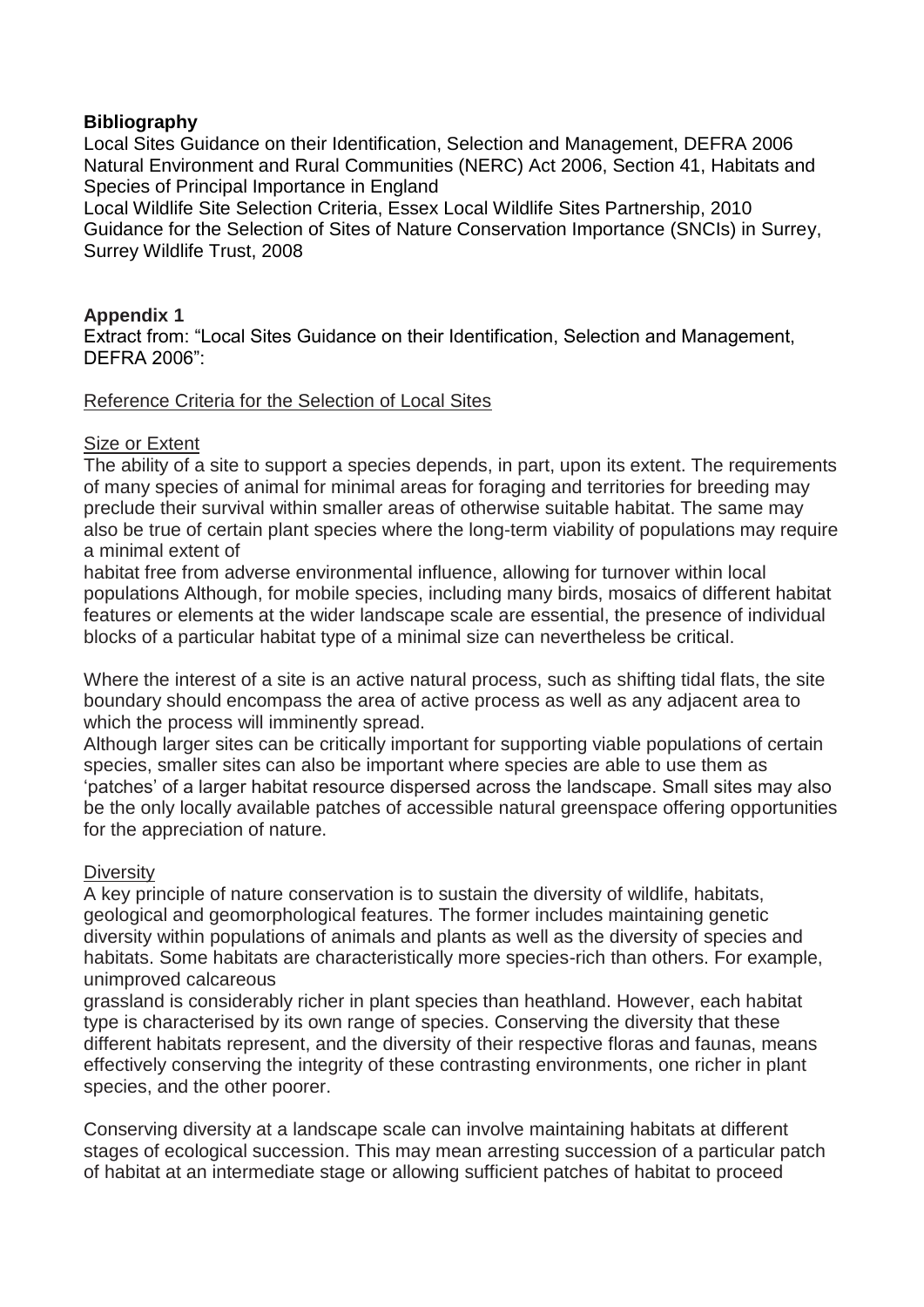through succession at staggered intervals such that at any one time different patches are at different stages of succession.

England contains a wide diversity of geological features and landforms from a range of eras within a relatively small area. Individual sites and features together contribute to this diversity. The sites in a Local Sites system should seek to reflect the diversity of features that characterise the geology of the area in question as together they provide the basis for understanding the processes that have built and shaped the resource over time.

### **Naturalness**

Human activities past and present have had such an impact that even those parts of the landscape that seem least modified are now more usually described as 'semi-natural'. In this context, the concept of 'naturalness' is probably better considered not as the absence of human intervention or legacy within a site but the degree to which a site supports natural features or

demonstrates active or past natural processes. Eroding coasts are dynamic features dominated by natural processes. In contrast, quarry exposures revealing rock strata betray past natural processes within what is a landscape feature clearly of human, industrial origin. Both significantly demonstrate 'naturalness' by revealing past or present natural process. Within urban areas, natural processes of colonisation and succession can transform previously developed land into seemingly natural vegetation. But it is often the early stages of such natural recolonisation that, though less apparent, are more significant for the presence of rare or scarce species of conservation importance. Therefore, naturalness should be considered as much in terms of process as the presence of 'natural' features.

### Rare or Exceptional feature

This is perhaps the most self evident of the criteria. The local loss of a rare species or habitat may result directly in the reduction in its wider geographical range. For species that are rare, local populations may represent an important part of the total species gene pool. The loss of a local population may result in the irreversible loss of genetic diversity, local races or subspecies and

ultimately of species themselves. Exceptional geological features if lost are equally irreplaceable; the environments and processes that created them may no longer exist.

# Fragility

Although some habitats and geological features are stable over long periods, others are more prone to change and so are at greater risk of being lost. Such change might be the successional change that occurs naturally or may be due to the direct or indirect impact of other influences or human activities. This may extend to include the influence of climate change. For example, some

invertebrates require grasslands with short open turf with a good proportion of exposed soil. The cessation, or even the reduction in the intensity of grazing, could lead to the loss of species in relatively short periods of time. Similarly many sites such as peatlands are susceptible to erosion and damage from trampling and unmanaged access. Active conservation management is important in maintaining the condition of sites, countering adverse impacts and preventing the loss of ephemeral populations and habitats through successional change. Fragility should not be construed as susceptibility to development. It is the intrinsic sensitivity of habitats or features that should be considered rather than the site's likelihood to face development. Different types of habitat and geological feature have different sensitivities to change and damage. In contrast, many woodlands are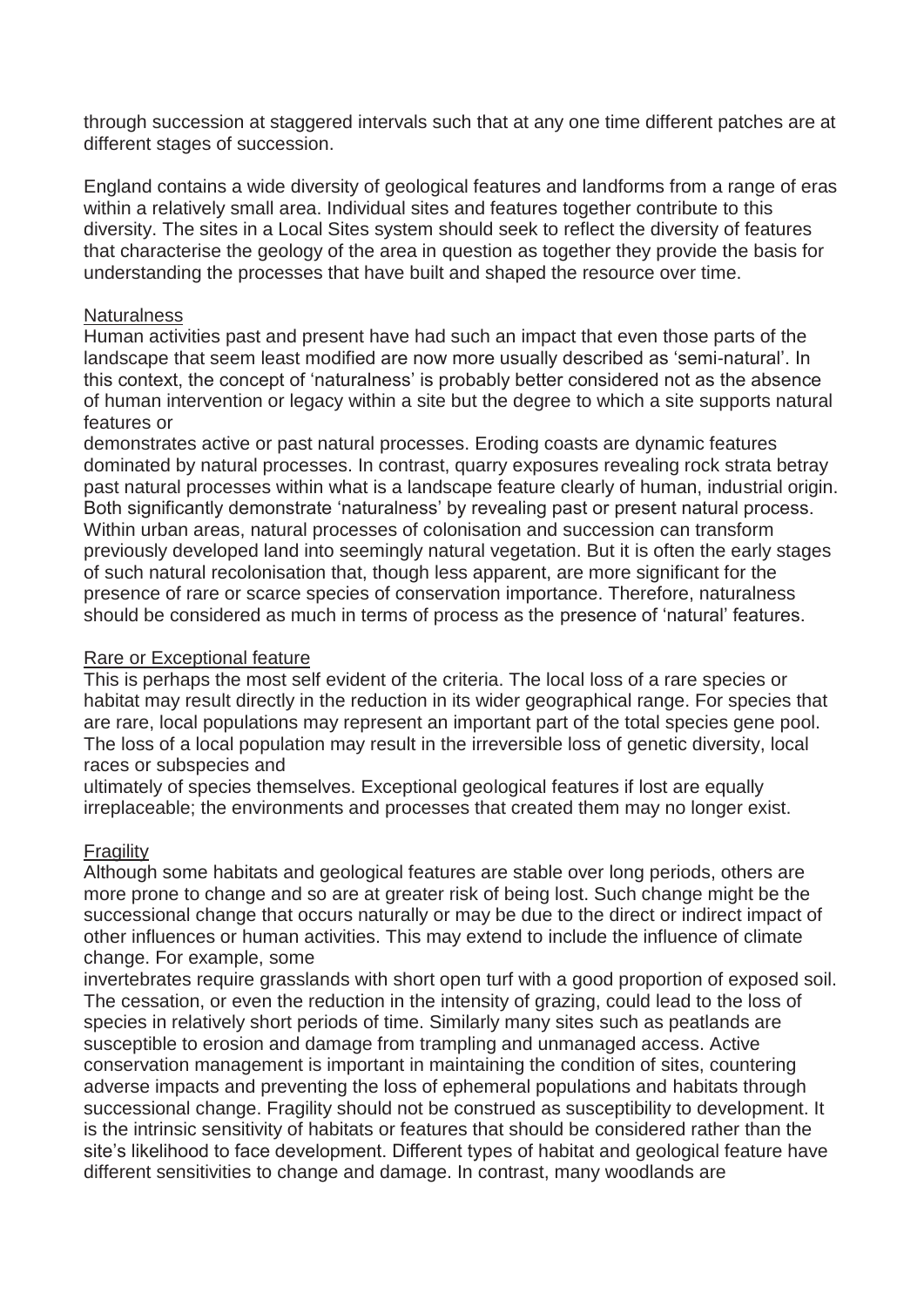comparatively robust and may require little management to conserve their nature conservation interest over long periods.

Fragility is relevant to evaluation of sites because Local Site designation could aid the conservation of fragile habitats and features through prioritisation of land management resources.

#### **Typicalness**

Generally, Local Sites will not be typical of the landscapes in which they are found; their designation is likely to reflect the fact that they are special in some way. Rather, their value lies in them exemplifying a type of habitat, geological feature, or a population of a species, that is characteristic of the natural components of the landscape in which they are found.

Wildlife habitats and geological features play an important role in helping define a 'sense of place' or local distinctiveness. They represent the 'natural character' of an area, especially where this has been lost or eroded from the wider landscape. Similarly, sites may exemplify natural processes past or present whether geological or biological. In this way, Local Sites are likely to

typify the best of the natural environment of an area.

### Recorded history and cultural associations

Past investigation or recording of a site can add greatly to its value for understanding processes and change in the natural environment. Many sites also have links to historic events or have literary or other associations in art. Besides revealing environmental change (or stasis) over time such recording or portrayal can also reveal changes in perception of the natural environment and the economic value that it has been ascribed at different times. Because the natural environment has been extensively shaped and influenced by human activity, the natural features that we have inherited and which provide important components of regional and local distinctiveness also represent important parts of our cultural heritage. A good example

of this is the relationship between local geology and building stone. Not only are many towns and cities dominated by buildings made of locally quarried stone, but the former quarries from which such stone came are commonly sites of local value for their geological or ecological interest.

Because Britain has played an important role in the history of Earth Science, many sites are of significance as the places where scientific concepts were first demonstrated.

#### Connectivity within the landscape

Besides being of intrinsic interest themselves and directly supporting wildlife within their boundaries, Local Sites also have an important role in supporting populations of species within the wider landscape. Such species may not depend on any single site or piece of habitat but rather require a habitat resource which is comprised of numerous patches which though dispersed, are accessible and are potentially parts of a functional network. Individual sites need to be considered in terms of the contribution they make to such networks; not simply the quantity of habitat they provide, but its geographical position. The quality of habitat and the nature of the surrounding matrix are also extremely pertinent considerations.